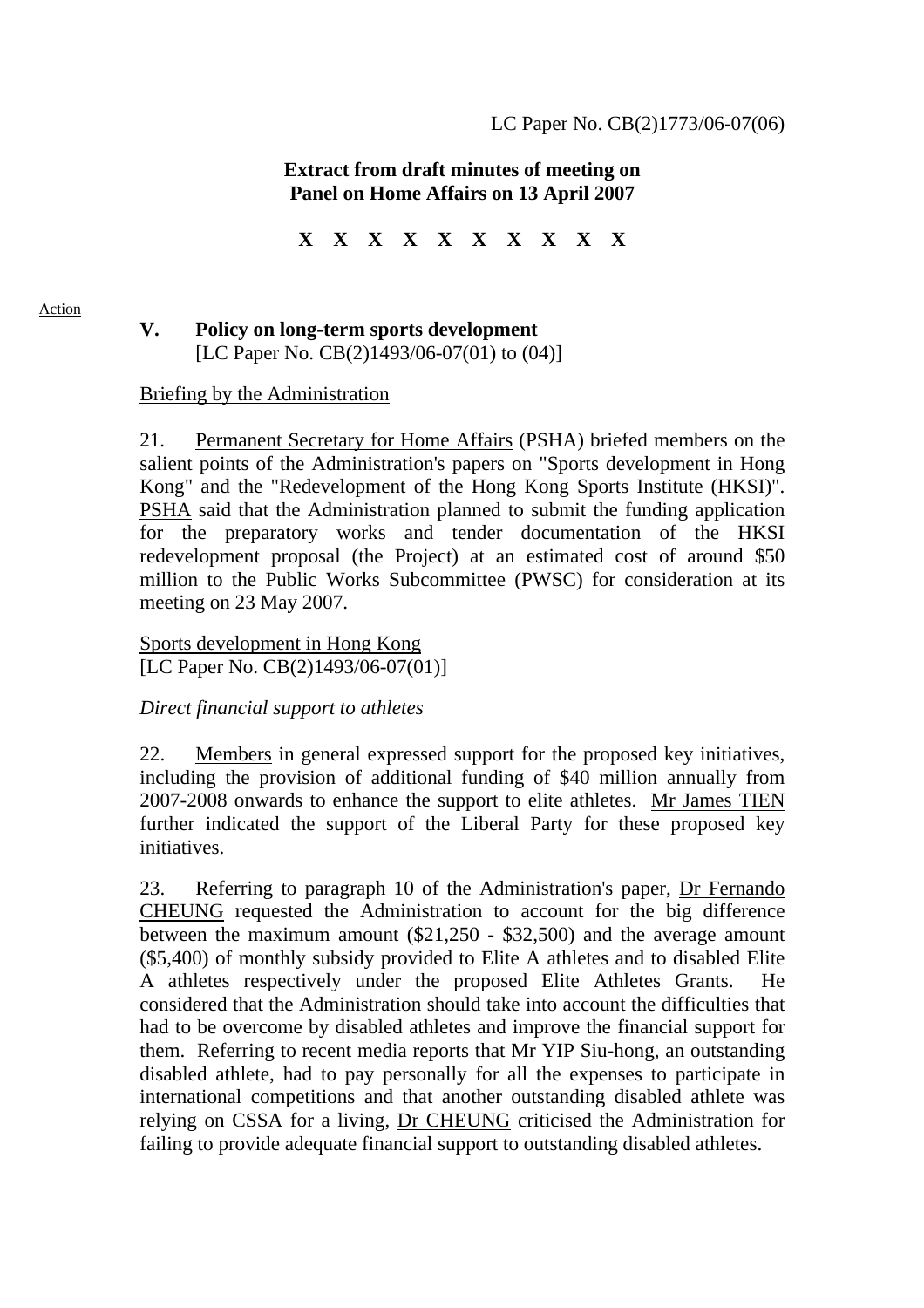### Action

24. PSHA stated that able-bodied athletes might need to make more sacrifices, such as giving up opportunities for career development, in order to concentrate on sports training. This had to be taken into account in the provision of financial support. She added that the Hong Kong Paralympians Fund, a separate fund in the amount of \$50 million was providing financial support to cover the basic living expenses of disabled athletes and to support them upon their retirement.

25. Referring to Annexes A and B to the Administration's paper, Miss TAM Heung-man and Dr Fernando CHEUNG were of the view that financial support should also be provided to potential athletes. PSHA explained that as potential athletes were not full-time athletes, and many of them were pursuing their studies with family support or had a job, their need for subsidies to cover living expenses was smaller.

26. Mr CHEUNG Hok-ming asked whether the Administration had compared the amounts of monthly stipends for Hong Kong's elite athletes with those in Asian countries or neighbouring places, and whether the criteria for qualifying to be an elite athlete in Hong Kong were too stringent.

27. PSHA responded that it was difficult for her to comment whether the criteria for qualifying to be an elite athlete in Hong Kong as adopted by HKSI were stringent or not. She said that an athlete ranked the fourth to the eighth at Asian Games or world championships of individual sports, not necessarily winning gold, silver or bronze medals at these major games, would be qualified as an Elite B athlete. In other words, the criteria had allowed flexibility taking into account the fact that Hong Kong's athletes would not always be able to attain the highest level of excellence at international competitions. PSHA further pointed out that it was also difficult to compare the amounts of monthly stipends for Hong Kong's elite athletes with those in neighbouring places, such as the Mainland, because of the differences in the circumstances and systems of elite training . She further invited members to note that the current proposal on the direct financial support to elite athletes had the support of key stakeholders in the sports community including the Sports Federation & Olympic Committee of Hong Kong, China (SF&OC) and Hong Kong Elite Athletes Association as shown in their support letters sent to the Panel.

# *Education opportunities and career development*

28. Dr Fernando CHEUNG and Miss CHAN Yuen-han urged the Administration to work out details of the retirement package for elite athletes as soon as possible. Miss CHAN considered that the Administration should seek to provide athletes with a financially stable environment to undergo training and compete in major games.

29. Mr CHEUNG Man-kwong considered that the Administration should also assist elite athletes in the pursuit of a decent living when they retired from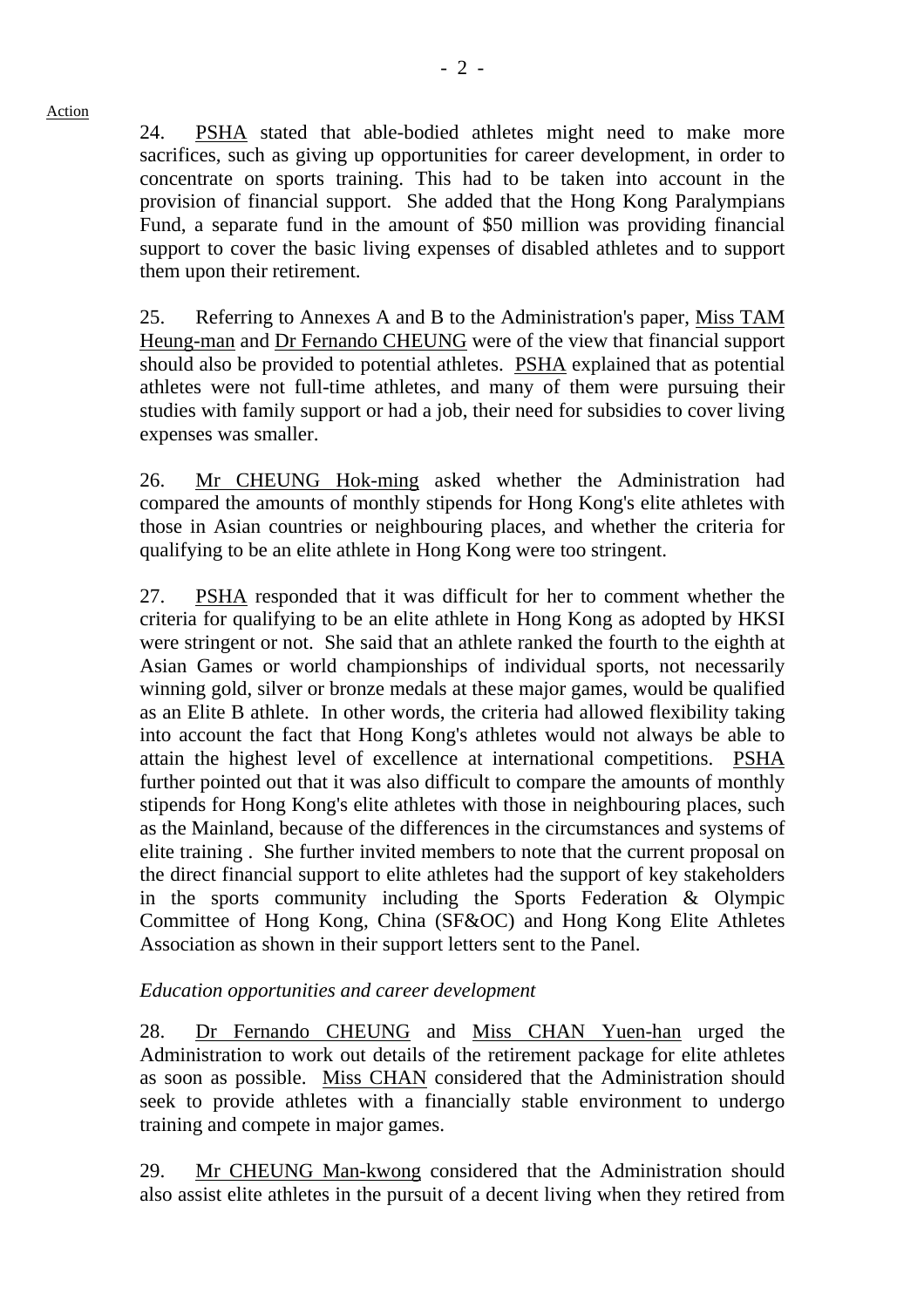their careers in sports. Referring to paragraphs 12 to 13 of the Administration's paper, Mr CHEUNG said that the Administration failed to address the major concern of junior athletes about their studies being adversely affected by the demanding sports training which they had to undergo in order to be local top athletes. Mr CHEUNG suggested that the Administration should consider providing university places for elite athletes to pursue further studies through commercial sponsorship or public funding.

30. In response, PSHA explained that the Administration was working out a comprehensive athlete retirement scheme in collaboration with SF&OC, and following up with the eight University Grants Committee-funded institutions on measures to facilitate retired athletes to pursue higher education in Hong Kong. Details of the retirement package would be submitted to the Panel for discussion when available. She also informed members that some corporations had expressed willingness to support retired athletes who wished to pursue a working career after retirement, by way of providing scholarship or on-the-job training. The Administration would draw up an appropriate scheme for the participation of these corporations.

31. PSHA further said that HKSI had made available education support service to athletes who were students. However, as pointed out by some head coaches, the intense competition in sports had made it difficult for elite athletes to pursue regular studies and sports training at the same time, and it was necessary for elite athletes to give up their regular studies in order to achieve outstanding performance. The Administration considered it more important to put in place a comprehensive retirement scheme to enhance the well being of elite athletes and was planning to deploy about \$7 million to support such a scheme.

32. Mr Albert CHAN suggested that the Administration should learn from overseas experience in building up a strong sporting culture and support for athletes. For example, some overseas universities would have the practice of giving favourable treatment to outstanding athletes in admission. He further suggested that the Administration should invite corporations to take part in providing professional training to potential junior athletes, which would be useful to these athletes when looking for employment upon retirement from their career in sports.

33. Chairman of HKSI said that renowned athletes in some overseas countries did have very high publicity value and such business opportunities could also be explored for local top athletes. He pointed out that some corporations in Hong Kong had also shown enthusiastic support to sports development by way of sponsorship and donations, e.g. the first Table Tennis Academy sponsored by Hang Seng Bank to be set up soon. Some more similar projects were also being explored. Mr Albert CHAN reiterated that corporations should also show support by way of offering employment opportunities to elite athletes when they retired from their career in sports.

Admin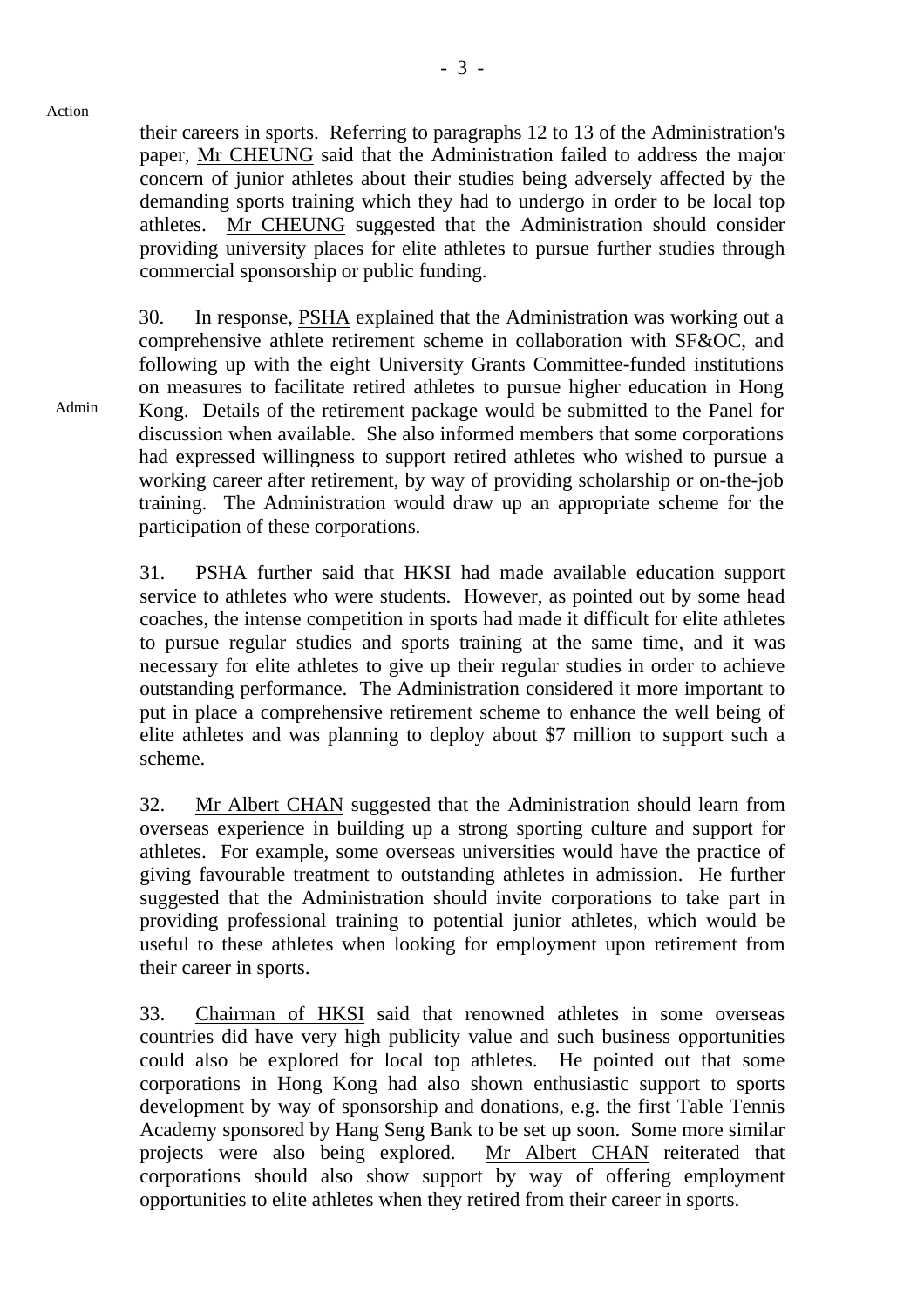# *Award scheme for elite athletes*

34. Mr Tommy CHEUNG said that corporations usually only sponsored popular sports and other sports such as windsurfing had not attracted much commercial sponsorship. He suggested that a trust fund should be set up to provide grants to elite athletes who had achieved excellent results in international competitions (e.g. the Asian Games) in recognition of their efforts and achievements.

35. Chief Executive of HKSI (CE/HKSI) said that HKSI had put in place award schemes for elite athletes, e.g. an elite athlete who won a gold medal in the Asian Games would be awarded \$250,000 and those who won silver or bronze medals would also be awarded. Mr CHEUNG considered that the said amount was too little. PSHA explained that it was not desirable from the point of view of public finance management to use public money to provide monetary prizes. Mr CHEUNG, however, said that he did not see anything wrong in doing so. PSHA noted Mr CHEUNG's views and agreed to explore other sources to provide such grants.

# *Management and operation of Nationals Sports Associations (NSAs)*

36. Mr Albert CHAN said that despite the availability of many high standard sports venues, the sports development in Hong Kong had been hindered by the various malpractices in the management and operation of NSAs. While indicating support for enhancing funding allocation to support elite athletes, Mr CHAN expressed worry that it would benefit the senior management personnel of NSAs, instead of elite athletes. He criticised that the remuneration rate of senior management personnel of some major NSAs was unreasonably high, and there was a lack of transparency and accountability in the management and operation of NSAs, including the selection of athletes for participation in international sports competitions. He considered that the Administration should reform the management and operation of NSAs.

### *Promoting sports for all*

37. Miss CHAN Yuen-han said that there were general complaints about inadequate supply of community sports venues during high-demand periods. She considered that the Administration should resolve the problem in order to promote interest of the public in participation in sports.

38. PSHA responded that to meet the community's needs for recreation facilities, the Administration had taken measures to expedite the delivery of leisure and cultural services projects, and had been updating the Subcommittee to Follow up the Outstanding Leisure and Cultural Services Projects of the Former Municipal Councils on the progress of these works projects. Ms Emily LAU was of the view that the Administration should also take active measures

Admin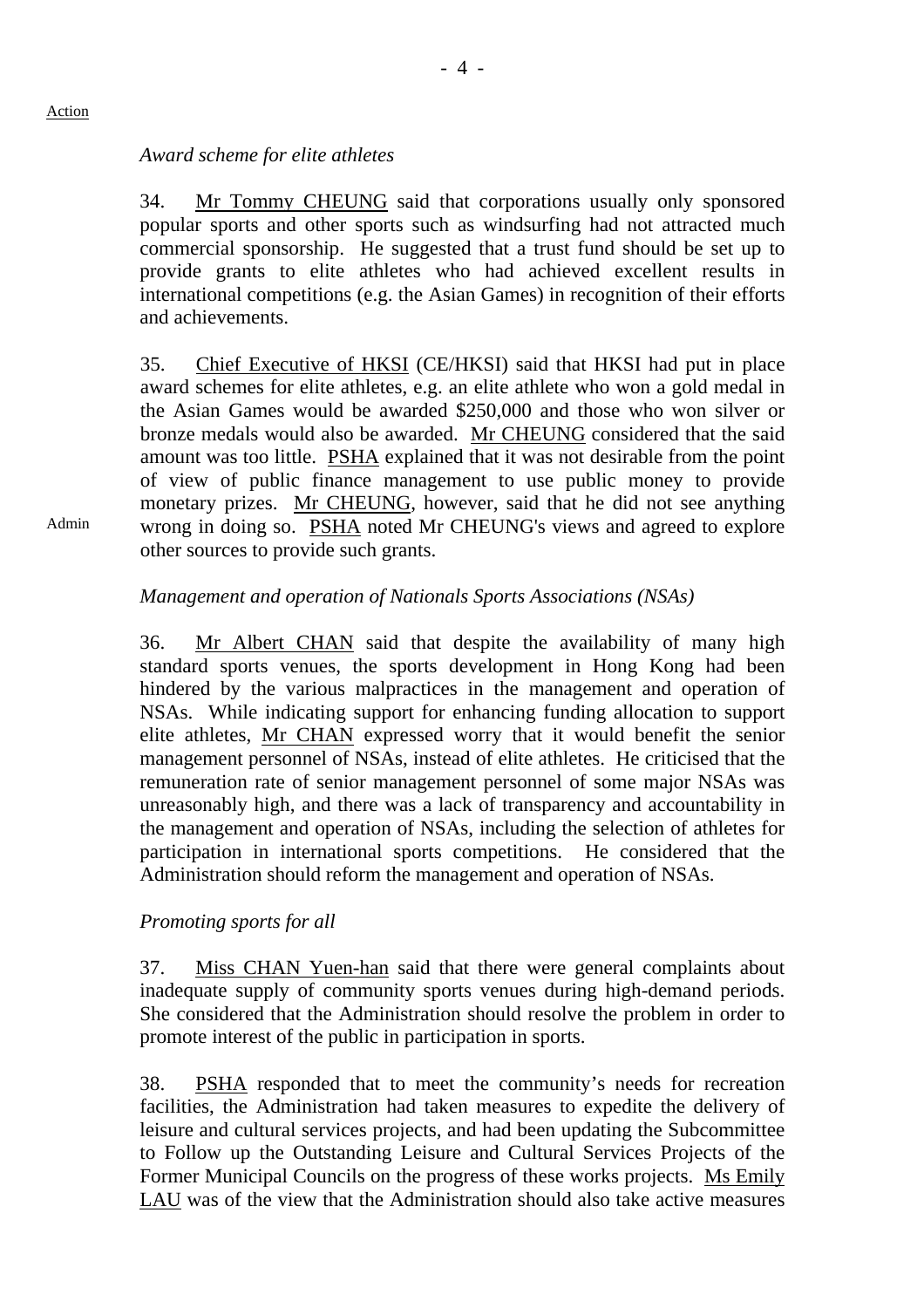Action

to cultivate the younger generation's interest in sport particularly students in primary and secondary schools, and to facilitate schools in utilising sports facilities of the Leisure and Cultural Services Department (LCSD) during nonbusy hours.

Redevelopment of HKSI [LC Paper No. CB(2)1493/06-07(02)]

39. In response to Dr Fernando CHEUNG's enquiry, PSHA assured members that all the sports and supporting facilities at the redeveloped HKSI would comply with the latest requirements of the draft revised Design Manual: Barrier Free Access 1997. She further invited members to note that Hong Kong Paralympic Committee and Sports Association for the Physically Disabled and Hong Kong Sports Association for the Mentally Handicapped had sent letters to the Panel expressing support for the Project respectively. Professor Patrick LAU suggested that an architectural design open competition could be organised for the Project.

40. Miss TAM Heung-man said that she supported the Project in principle. Referring to Annex I to the Administration's paper, Miss TAM asked why only four of the 15 hard ground courts would be refurbished and whether the remaining 11 courts would be retained. CE/HKSI responded that a project was under way to invite non-profit making sports organisations to operate a tennis training base at the existing Kowloon Tsai Park Tennis Courts. Fewer tennis courts were therefore planned for at the redeveloped HKSI. However, the provision of six outdoor courts (consisting of four hard surface and two new clay courts) and an indoor court would be able to meet adequately the athletes' training needs.

41. Miss TAM further asked what would be done to meet the training needs of elite athletes during the redevelopment of HKSI until the completion of the Project in the third quarter of 2011. PSHA responded that since January 2007, HKSI had been temporarily relocated to YMCA's Wu Kwai Sha Youth Village (WKSYV). According to the preferred development option, HKSI would remain in its current temporary main base in WKSYV and continue using the venues of LCSD for elite training until completion of phase one works, estimated to be the third quarter of 2009. HKSI would then move back to Fo Tan venue for the resumption of normal operation. Phase two works would proceed in parallel with the normal operation of HKSI, and elite training facilities would by and large remain intact. PSHA added that new and upgraded facilities including a new 50-metre swimming pool of international standard and bowling facilities would be provided at the redeveloped HKSI.

*Subsidence problems in the main stable compound of the Sha Tin Racecourse* 

42. Mr James TIEN and Mr Tommy CHEUNG declared interests as the Voting Members of the Hong Kong Jockey Club (HKJC). The Chairman declared interests as a Member of HKJC.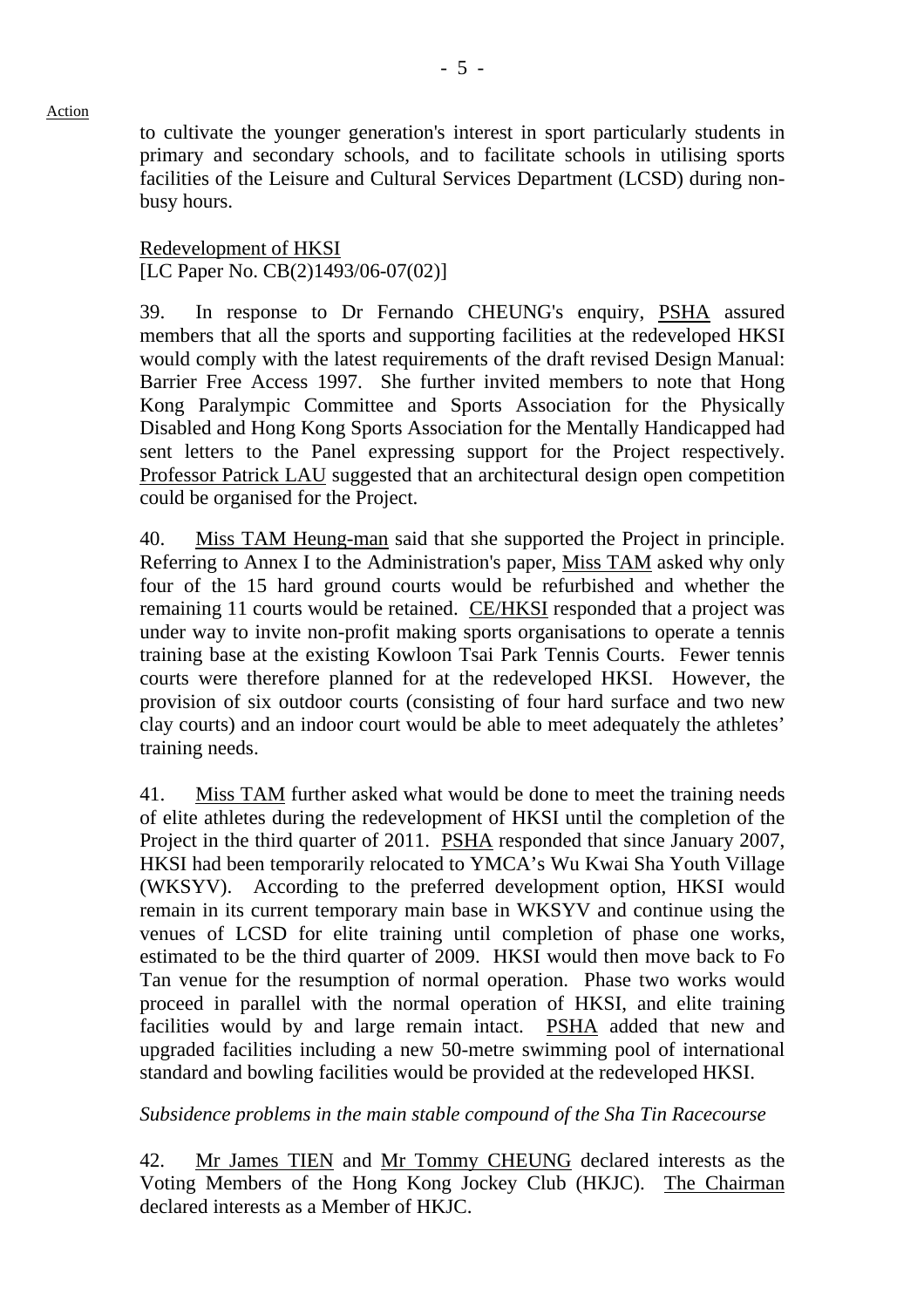43. Chairman/HKSI declared that he was also the Voting Member of HKJC. Ms Emily LAU expressed concern whether there might be a conflict of interest, given that Chairman/HKSI, being the Voting Member of HKJC, was chairing the HKSI Redevelopment Project Steering Committee responsible for taking forward the planning of the Project. She expected that the Committee would need to discuss issues arising from the subsistence problems in the main stable compound of the Sha Tin Racecourse and consider the possibility of allowing HKJC to retain the new stables and training arenas after the Equestrian Events. She said that she would raise the issue with the Administration after the meeting.

44. Ms Emily LAU also expressed concern about whether the subsidence problems had implications on the timetable for the redevelopment of HKSI. PSHA clarified that the subsidence problems had only prompted HKJC to request for retaining the use of the Olympic stables for decanting horses during replacement of the stable blocks. She said that the subsidence problems had no implications on the timetable for the redevelopment of HKSI because, as shown in the master layout plan, the scope of the Project did not include the site on which the Olympic stables were built. She added that it had been concluded that, with the proposed new and additional facilities provided at the redeveloped HKSI, it would be possible to meet the needs of HKSI in full in the foreseeable future without recovering the site in question.

45. On the redevelopment timetable, Chairman of HKSI said that the original plan was that the HKJC's reinstatement works at the site in question would be completed by December 2008 and HKSI could then move back to its Fo Tan site. Subsequent to discussions between the Home Affairs Bureau (HAB) and HKSI, it was agreed to make full use of the intervening period (i.e. between the present and end 2008) to undertake all pre-construction preparatory work in order to lose no time in providing new or additional training facilities for elite athletes. Under the revised plan, on site construction (i.e. phase I works) might commence immediately upon completion of the Equestrian Events. HKSI would move back to Fo Tan venue and resume normal operation after the completion of phase one works in the third quarter of 2009. Phase two works would proceed in parallel with the normal HKSI operations so that elite training facilities would by and large remain intact. He further informed members that the new 11-storey multi-purpose building would be located at the site of the existing cycle velodrome of HKSI, which would be demolished as a new indoor all-weather velodrome would be built in Tseung Kwan O. Thus, the construction of the new 11-storey building would not involve the use of any other site.

46. PSHA supplemented that as the existing outdoor velodrome in HKSI could not meet the requirements for elite training, the Administration supported the provision of an indoor all-weather velodrome of international standard for the purpose of training and competitions. The Administration had identified a suitable site in Tseung Kwan O for developing an indoor velodrome adjacent to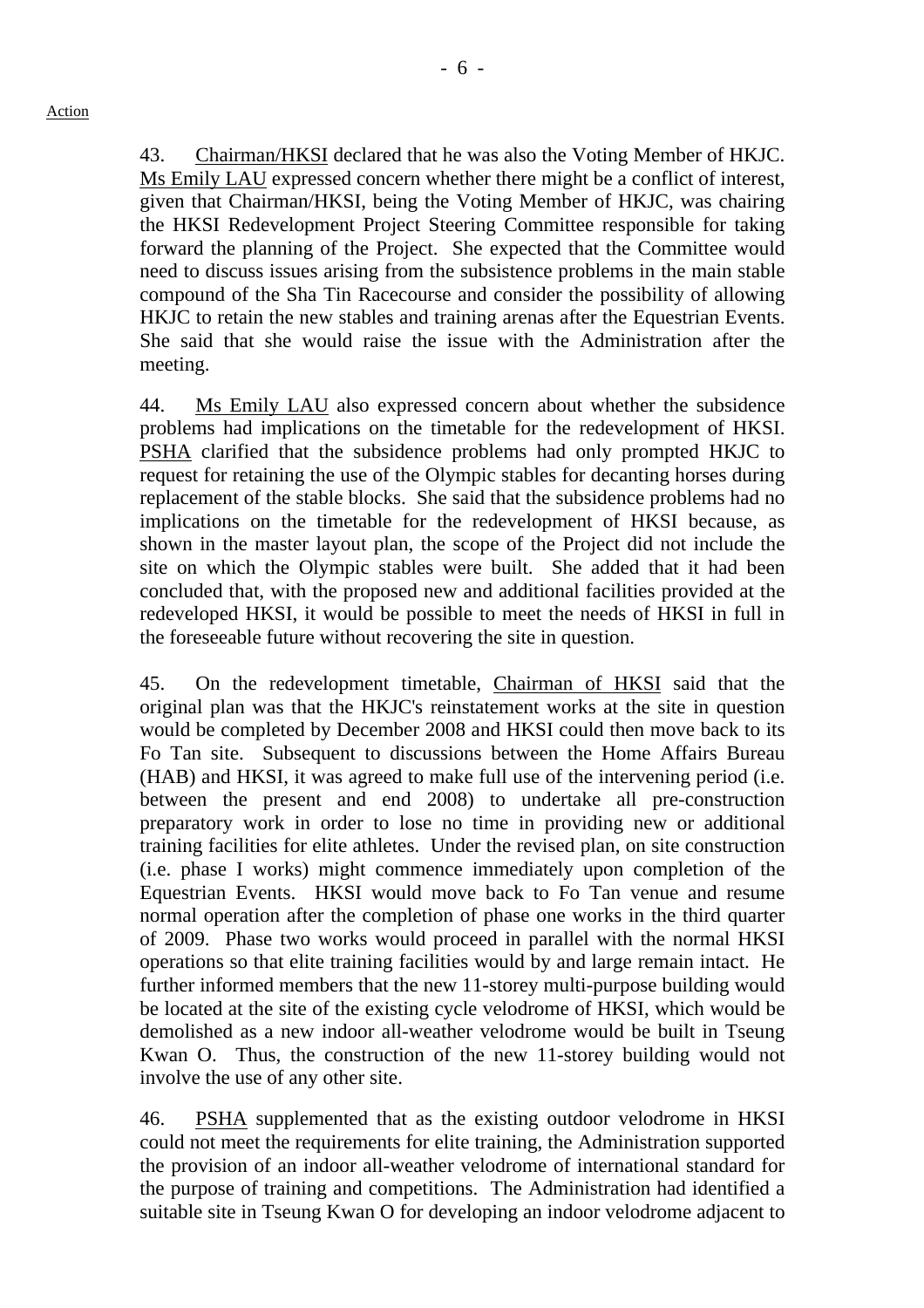Action

a town park, and this had the full support of the Hong Kong Cycling Association and Sai Kung District Council.

47. In response to Professor Patrick LAU's enquiry, PSHA said that HKJC had initially estimated that it would take about seven to 10 years for replacing all stable blocks in the Sha Tin Racecourse. Professor LAU considered that if HKJC was allowed to use the site for such a long period of time, HKJC should be requested to provide scholarships to support elite athletes' studies. PSHA said that HKJC was amongst the corporations which had expressed willingness to support retired athletes by way of providing scholarship or on-the-job training. In addition, HKJC Charities Trust made considerable contributions to sports development each year, e.g. \$100 million had been donated by HKJC for the construction of the Football Academy in Tseung Kwan O.

48. Mr James TIEN agreed that the Administration could explore the possibility of retaining the new stables and training arenas by HKJC after the Equestrian Events in order to avoid wastage and address the subsidence problems. He, however, considered that the Administration should clarify with HKJC the longest possible period of time it might take to resolve the subsistence problems and finish replacing all stable blocks in the Sha Tin Racecourse. If it was estimated to be over 10 years, he considered that the Administration should assess whether this would have any adverse impact on sports development. He said that to facilitate members' deliberation, a concrete timetable on the replacement works should be provided to members. Mr Tommy CHEUNG expressed concurrence with Mr TIEN's views.

49. PSHA said that as HKJC was still in the course of conducting study on the subsistence problems, it had yet to provide a concrete timetable in this regard. She reiterated that the Administration and HKSI considered that, with the proposed new and additional facilities provided at the redeveloped HKSI, it would be possible to meet in full the needs of HKSI and elite sports training in the foreseeable future, and there was no urgent need to recover the site in question for development.

# Submission of the Project to PWSC

50. The Chairman sought members' views on whether they supported the submission of the funding application for the preparatory works of the Project to PWSC for consideration at its meeting on 23 May 2007. Dr Fernando CHEUNG and Ms Emily LAU said that the Panel should receive views from the public on the proposed key initiatives on promoting sports development and the redevelopment of HKSI before further consideration of the issue. After discussion, members agreed that the Panel should receive views from the public at its next regular meeting scheduled for 11 May 2007. Members further agreed that the item on the Administration's follow-up action on the recommendations in paragraphs 9, 13, 15, and 18 of the concluding observations on the Second Report of HKSAR in the light of ICCPR originally